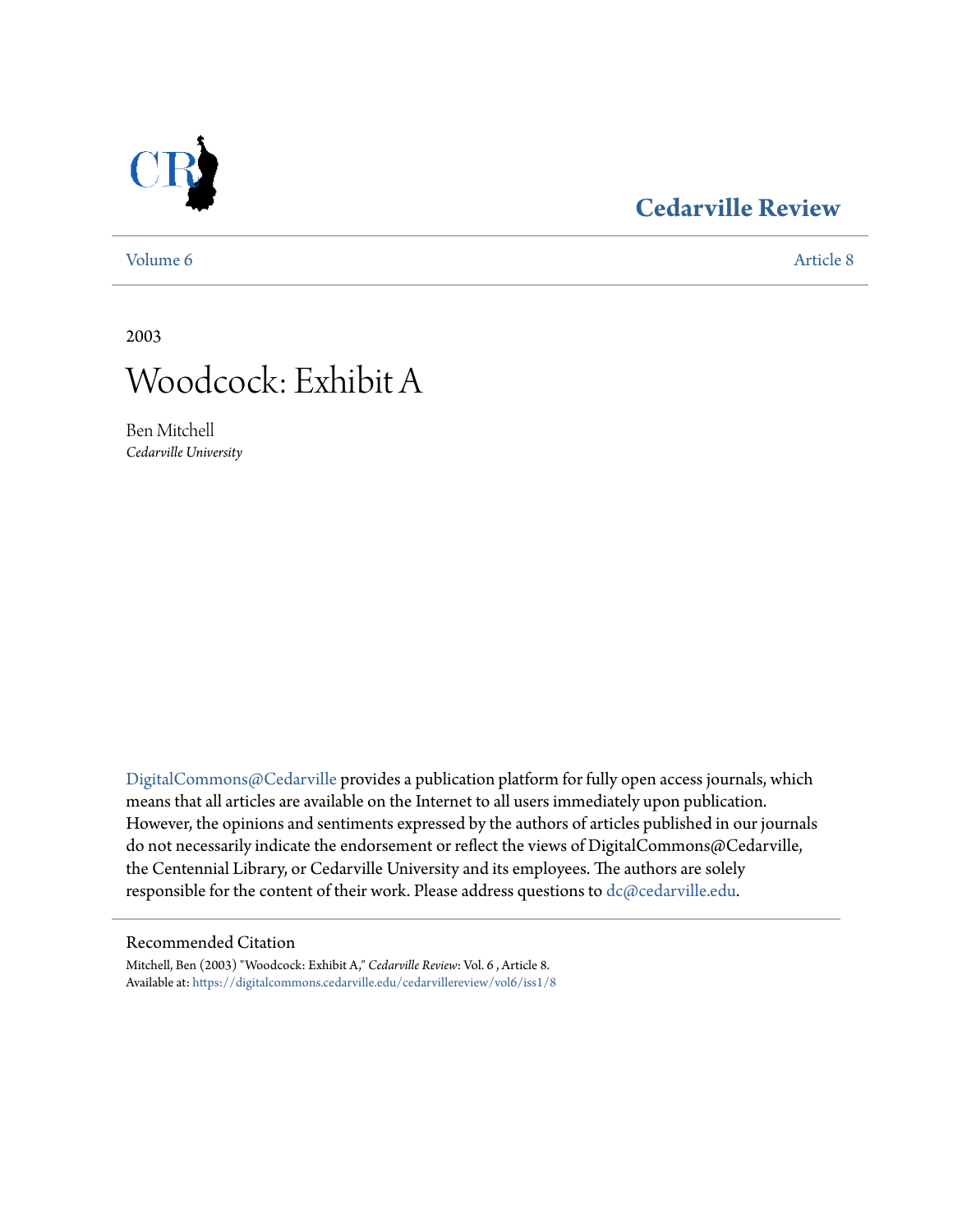# Woodcock: Exhibit A

Browse the contents of [this issue](https://digitalcommons.cedarville.edu/cedarvillereview/vol6/iss1) of *Cedarville Review*.

### **Keywords**

Poetry

### **Creative Commons License**  $\bigcirc$  000

This work is licensed under a [Creative Commons Attribution-Noncommercial-No Derivative Works 4.0](http://creativecommons.org/licenses/by-nc-nd/4.0/) [License.](http://creativecommons.org/licenses/by-nc-nd/4.0/)

Follow this and additional works at: [https://digitalcommons.cedarville.edu/cedarvillereview](https://digitalcommons.cedarville.edu/cedarvillereview?utm_source=digitalcommons.cedarville.edu%2Fcedarvillereview%2Fvol6%2Fiss1%2F8&utm_medium=PDF&utm_campaign=PDFCoverPages)



Part of the <u>[Poetry Commons](http://network.bepress.com/hgg/discipline/1153?utm_source=digitalcommons.cedarville.edu%2Fcedarvillereview%2Fvol6%2Fiss1%2F8&utm_medium=PDF&utm_campaign=PDFCoverPages)</u>

This poetry is available in Cedarville Review: [https://digitalcommons.cedarville.edu/cedarvillereview/vol6/iss1/8](https://digitalcommons.cedarville.edu/cedarvillereview/vol6/iss1/8?utm_source=digitalcommons.cedarville.edu%2Fcedarvillereview%2Fvol6%2Fiss1%2F8&utm_medium=PDF&utm_campaign=PDFCoverPages)